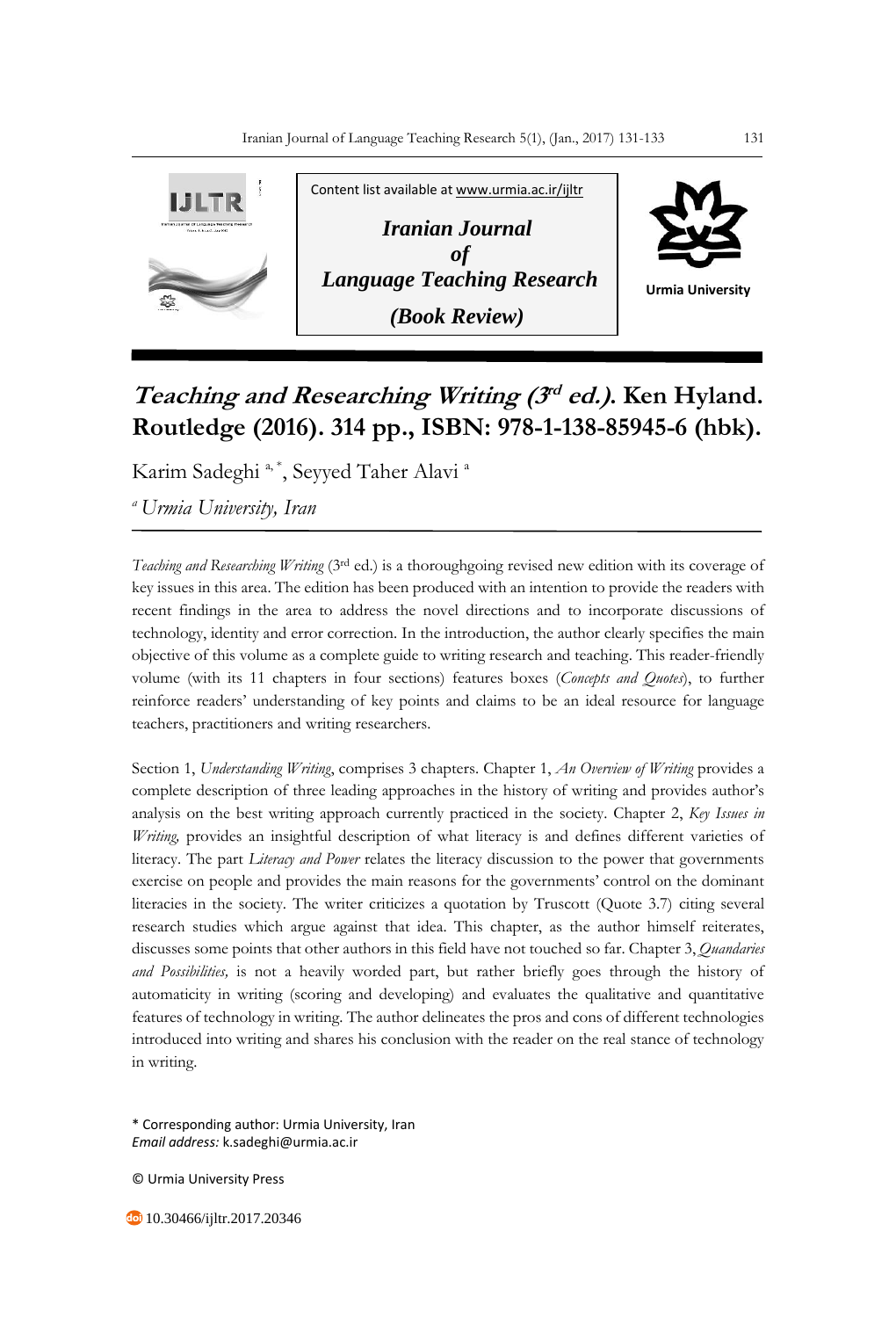Section 2, *Researching Writing*, overviews the main points which a researcher is required to know, encourages all interested people to gain insight into research development and rejects the old mentality that research is scientists specific. It is reiterated in different parts of the section objectives that encouragement to develop small-scale research is the main purpose of the author. Chapter 4, *Practitioner Research,* initially sketches out the rationale behind action research and provides a simple procedure to help an ordinary practitioner to take preliminary steps in research development. The author, considering the theoretical and practical requirements of academic research, expatiates all research related issues in detail and provides a comprehensive account of research designs qualities for an ordinary-minded researcher. The most salient praise-worthy note accruing the advantages of this chapter can be the plethora of sample research topics which the author introduces in its different sections. Chapter 5, *Research Cases: Observing and Reporting,* provides a detailed account of two research methods (observation and self-report) as two practically salient methods using five original and published papers. The author delves into the nature of two typical methods in the frameworks of real authentic papers, which are employed for teaching purposes. This chapter also introduces genre analysis for its moves in research, and illustrates it in five papers. Another outstanding feature of such a treatment of research paper is its instructional value in that editors decide to accept or reject papers submitted to top-tier journals. Chapter 6, *Research Cases, Texts and Contexts,* starts its discussion on the nature of '*abstract'* genre analysis, tracing the changes it has experienced in the journal *Nature* within a particular time period. This discussion teaches the way an abstract needs to be written and what has happened to its development since e-version journals appeared. The chapter proceeds to discussing five other main research methods (Corpus, Case-Study, Ethnographic, Literacy, and Synthesis) delineating each methods' characterizing features accompanied by an authentic, published paper, followed by the comments of the author regarding its critical features.

Section 3*, Teaching Writing,* opens a series of new chapters dealing with the practical exercise of writing which an interested researcher needs to be trained for. Chapter 7, *Approaches to Teaching Writing,* aims to link the three approaches to writing (introduced in the first chapter) to their implications in the writing practice, including the real skills required in writing with their orientations in the classroom. The author offers a detailed account of the three approaches in terms of their practical writing implications (with plenty of focus on genre) including evaluations made on each approach's critical features. The chapter mainly discusses the theoretical basis of writing within the framework of these three approaches and does not delve into the practical teaching practices. The author foregrounds this discussion as a linkage to what classroom and course objectives will be dealing with in the next chapter*.* Chapter 8*, Teaching Writing Classes and Courses,* moves to the discussion on the real practice of writing in classes or courses in different countries (New Zealand, Australia, Papua New Guinea, Hong Kong and England). The chapter elaborates on the processes of writing which each writing model follows in those countries. The detailed theoretical account of each writing model gives the readers a needed background on what steps they are required to follow to accomplish a well-organized written work. The author could have made the chapter more informative for the passionate mind of writing research people if the chapter contained a sample of written work with some of the theoretical assumptions pinpointed illustrated. Normally for practitioners who step into writing a research, a sample work in each genre will be more of a scaffolding nature than the mere theoretical explanations. Chapter 9*, Teaching Writing Materials and Practices,* brings the technology-assisted writing tools into readers' attention by